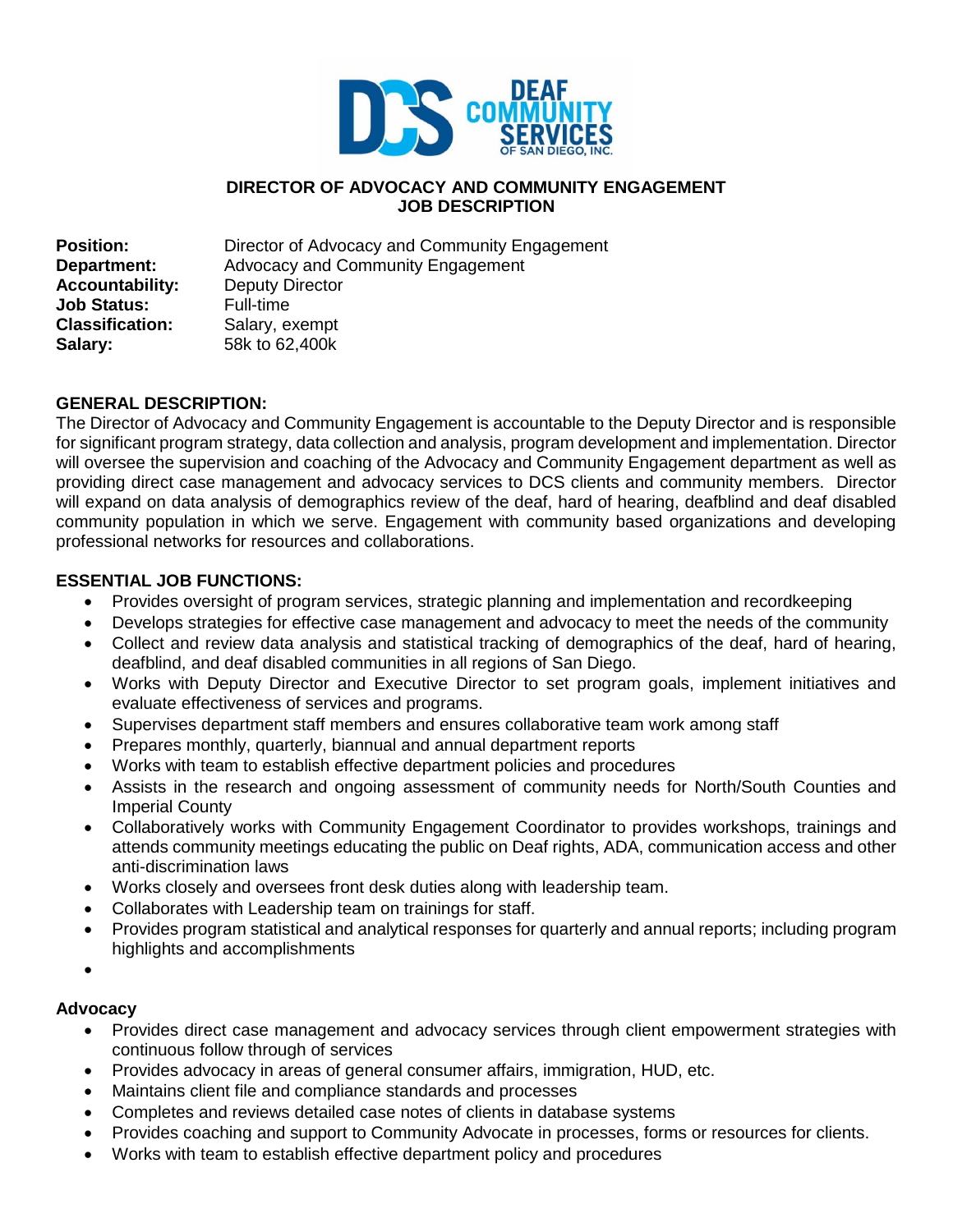Maintains confidentiality and privacy standards in accordance with agency policies and applicable regulations and laws including HIPAA

# **Other essential duties**

- Maintains an updated inventory of equipment, office supplies and general department items
- Other duties as assigned

# **EMPLOYMENT STANDARDS:**

## **Education:**

- Bachelor's Degree in Human Services, Administration/Management or related field, required
- Master's Degree in Rehabilitation, Counseling, Social Work, Administration/Management or related field, preferred

# **Experience/Knowledge**:

- Minimum of three years of management experience in a social services setting
- Three to five years' experience providing case management, advocacy or client services preferably in a social services setting with deaf and hard of hearing population
- Ability to coach staff in development of job role and performance goals
- Ability to provide and translate analytical responses regarding statistical findings
- Ability to strategically plan program services needs
- Development of curriculum, including workshops, asl videos, group sessions and trainings on advocacy for clients and staff
- Ability to develop and translate policies and procedures for department services and best practices
- Possess a working knowledge of community resources
- Knowledgeable of current issues related to deaf and hard of hearing people and American Deaf culture
- Knowledge about ADA, disability rights and other anti-discrimination laws

## **Knowledge/Skills:**

- Fluency in American Sign Language
- Excellent written English
- Ability to work well in a multi-disciplinary team-oriented, diverse environment
- Effective communication skills, including presentation skills
- Ability to prioritize projects effectively
- Ability to build strong relationships
- Demonstrates flexibility, professionalism and strong organizational skills
- Ability in modality of communicating effectively with a wide variety of communication styles within DHH communities
- Knowledge of how to implement and execute restorative justice in providing quality services to clients
- Possesses excellent case management, problem solving and counseling skills
- Ability to advocate based on the needs of the situation
- Provides development strategies to maximize client capabilities

## **Other Qualifications:**

Possess reliable transportation and be able to attend off-site activities regularly

# **Core Competencies**

- **Visionary Leadership--** Displays passion and optimism; Inspires respect and trust; Mobilizes others to fulfill the vision; Provides vision and inspiration to peers and subordinates
- **Teamwork--** Balances team and individual responsibilities; Exhibits objectively and openness to others views; Gives and welcomes feedback; Contributes to building a positive team spirit; Puts success of team above own interests; able to build morale and group commitments to goals and objectives; Supports everyone's efforts to succeed.
- **Analytical—**Synthesizes complex or diverse information; Collects and researches data; Uses intuition and experience to complement data; Designs work flows and procedures.